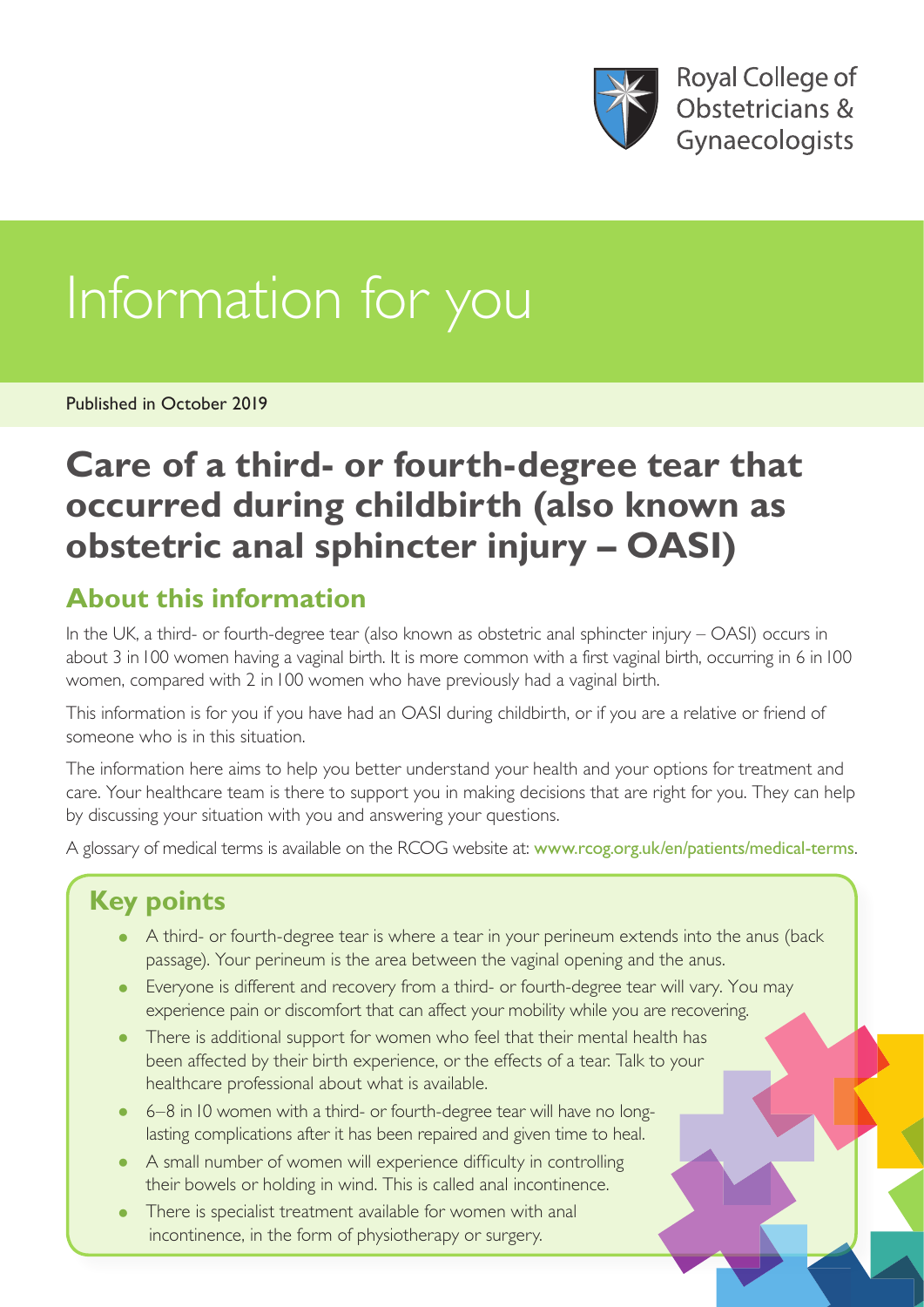#### **What is a perineal tear?**

Many women experience tears during childbirth as the baby stretches the vagina and perineum. Small, skindeep tears are known as first-degree tears and usually heal naturally. Tears that are deeper and affect the muscle of the perineum are known as second-degree tears. These usually require stitches.

#### **What is an episiotomy?**

An episiotomy is a cut made by a healthcare professional through the vaginal wall and perineum. This may be done if your baby needs to be born more quickly or to make more space for your baby to be born. It is possible for an episiotomy to extend and become a deeper tear.

#### **What is a third- or fourth-degree tear?**

A third-degree tear is a tear that extends into the muscle that controls the anus (the anal sphincter). If the tear extends further into the lining of the anus or rectum it is known as a fourth-degree tear.

The image on the left shows a perineum without tears. The image on the right shows where the different types of tears occur.



#### **What is a rectal buttonhole?**

This is a rare injury and occurs when the anal sphincter is not torn, but there is a hole between the back passage and the vagina. This means that wind and faeces may be passed through the vagina instead of via the anus. This is not normal, and if you experience this you should see your healthcare professional urgently.

#### **What happens if I have a third- or fourth-degree tear?**

If a third-degree tear, fourth-degree tear or isolated rectal buttonhole is suspected or confirmed, this will usually be repaired in the operating theatre as soon as possible after your baby is born. You will need an epidural or a spinal anaesthetic (rarely, a general anaesthetic may be necessary). You may need a drip in your arm to give you fluids until you feel able to eat and drink. You are likely to need a catheter (tube) in your bladder to drain your urine. This is usually kept in until you are able to walk to the toilet.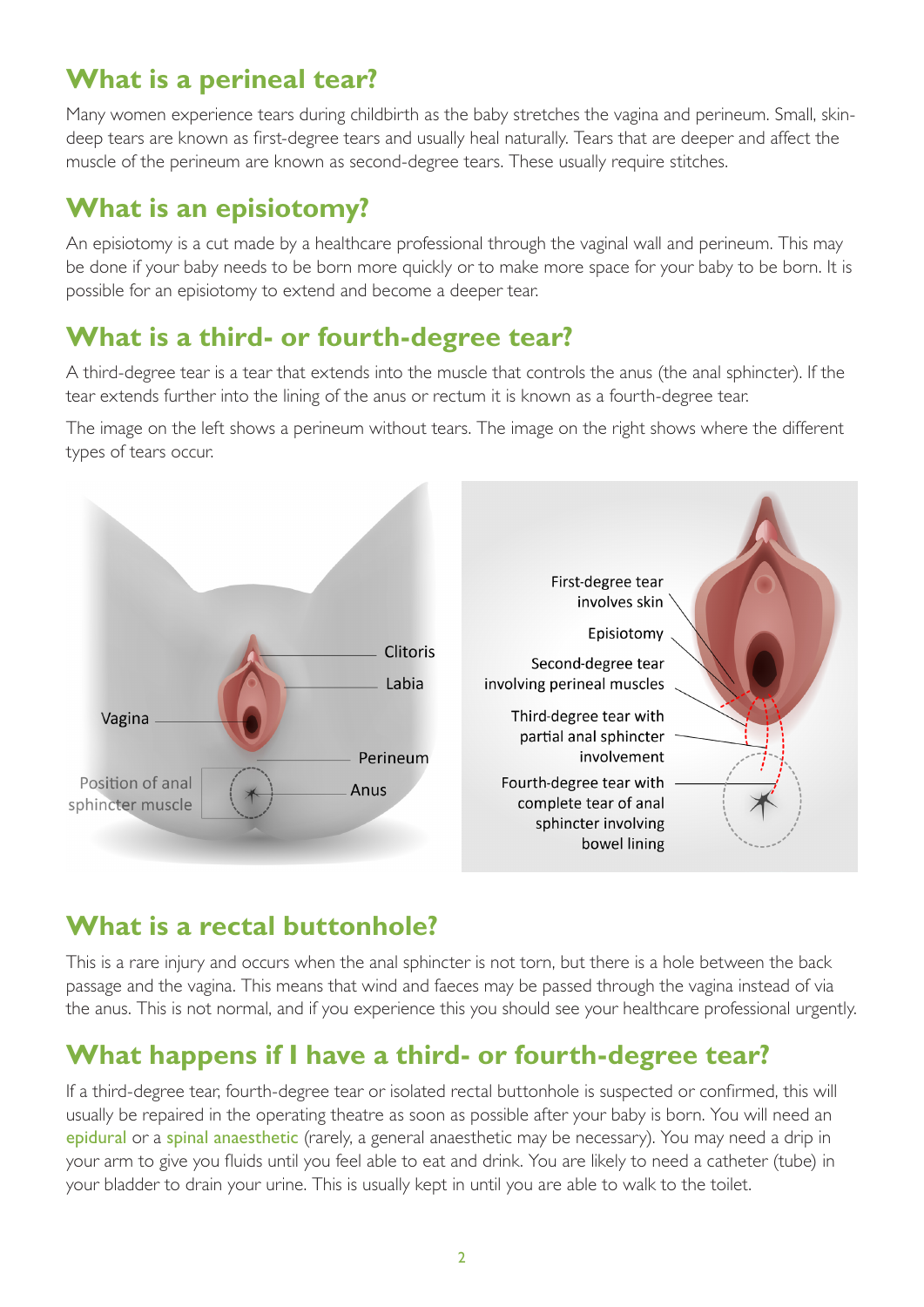After the operation you should be:

- offered pain relief such as paracetamol and ibuprofen; you can ask for stronger pain relief if you need it
- advised to take a course of antibiotics to reduce the risk of infection
- advised to take laxatives to make it easier and more comfortable to open your bowels
- offered an appointment with a physiotherapist; this may be while you are in hospital or at a follow-up appointment.

Rarely, women require another operation to repair the tear. You should seek advice from your healthcare professional at any point if you are worried about the way your tear is healing.

#### **Will I be able to breastfeed?**

Yes. None of the treatments offered will prevent you from breastfeeding. However, some women find it difficult to sit down for long periods of time. Breastfeeding in positions other than sitting, or using ice packs on your perineum, may be helpful. If you feel that you need additional support, you should speak to your healthcare professional as there may be specialist breastfeeding services in your area.

#### **What can help me recover?**

Keep your perineum clean. Wash daily using water only. Do not use any products on the area. Change your sanitary pads regularly. Wash your hands before and after going to the toilet. These measures will reduce the risk of infection in the stitches.

#### **What do I need to know about my stitches?**

You will have stitches between your vagina and anus and also beneath your skin. They will eventually all dissolve (soften and fall out) and you may notice small threads in your pad or in the bath. You may be able to feel some of the stitches, especially those around the anus muscle, for up to 3 months.

After having any tear, you are likely to experience pain or soreness for 4–6 weeks after giving birth, particularly when walking or sitting. The stitches can irritate as healing takes place, but this is normal. Passing urine can cause stinging – pouring water over the area when urinating can help.

If you are worried about the way your wound is healing or if you notice any bleeding from the tear, any smell or any increase in pain, you should see your healthcare professional. This might be a sign of infection and you may need some antibiotics to help it heal.

#### **What do I need to know about my bowels?**

Opening your bowels should not affect your stitches. For the first few days after your third- or fourthdegree tear is repaired, control of your bowels may not be as good as before you had your baby. It is important to eat well and drink plenty of water to help avoid constipation. You should drink at least 2 litres of water every day and eat a healthy balanced diet (for instance fruit, vegetables, cereals and wholemeal bread).

When opening your bowels, the best position to sit in is with your feet on a stool to raise your knees above your hips (see image). This helps straighten out your bowels. Try to relax and rest your elbows on your knees. Bulge out your tummy by taking big abdominal breaths – this will help to expel your faeces without straining. Take your time and do not rush.

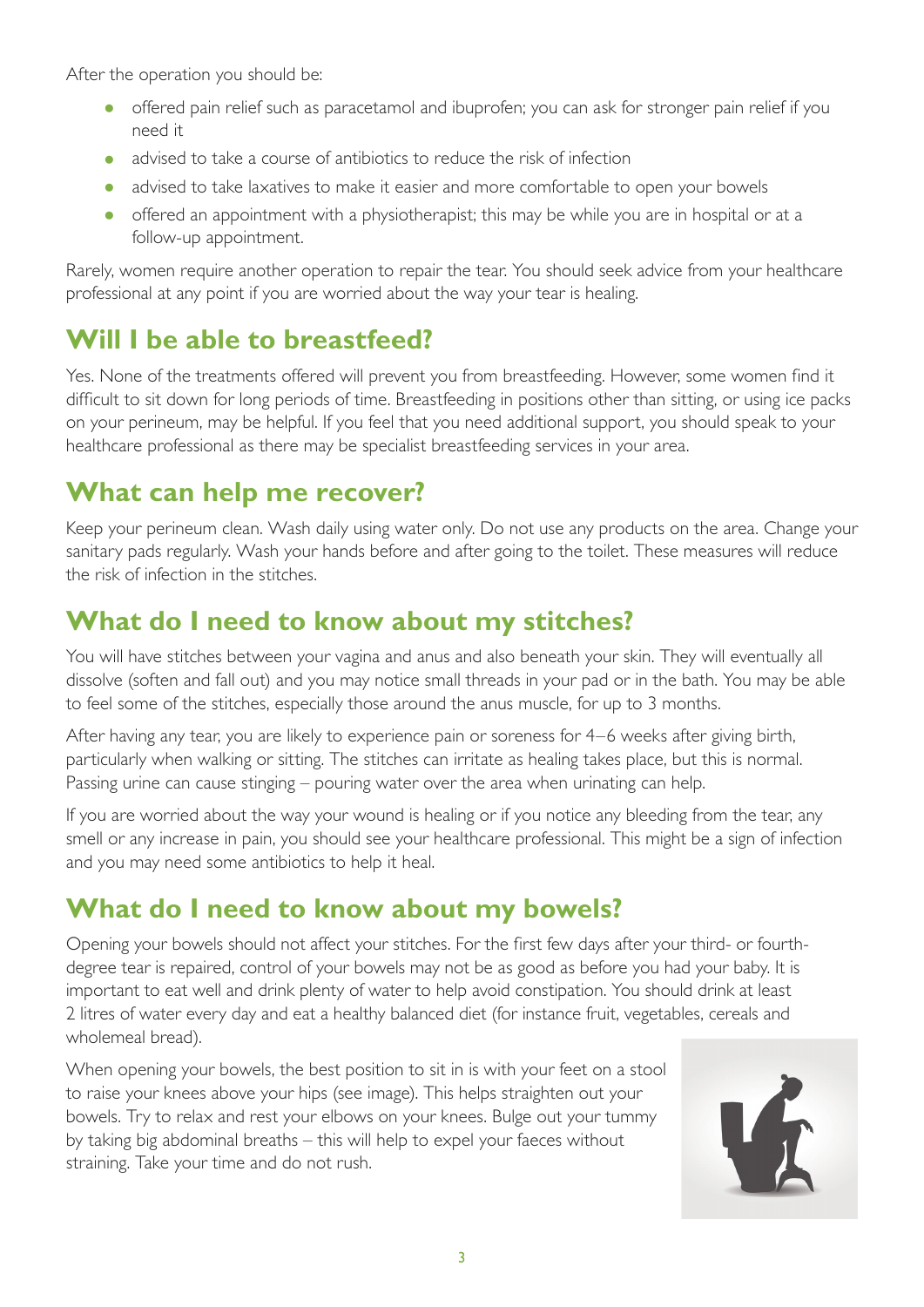#### **How can I improve my bladder and bowel control?**

It is important to do pelvic floor exercises as soon as you can after birth. This strengthens the muscles around the vagina and anus and helps healing. Your pelvic floor muscles will not be very strong straight after giving birth. The image shows a side view of your pelvic floor muscles.

You may feel that initially you have very little sensation in your pelvic floor, but this should improve the more you do your exercises. If the sensation does not improve, you may need further treatment such as physiotherapy, particularly if you experience any bladder or bowel incontinence. Physiotherapy will include teaching you how to correctly squeeze and strengthen your anal sphincter muscles to help reduce incontinence.



#### **What is anal incontinence?**

Anal incontinence is when you have problems controlling your bowels. Symptoms include sudden, uncontrollable urges to open your bowels and not being able to control passing wind. You may also soil yourself or leak faeces. Most third- or fourth-degree tears heal completely, but some women may experience these symptoms. It is important to talk about any concerns you have. Women with anal incontinence will be referred to a specialist team for treatment, which may include physiotherapy or surgery.

#### **What should I expect when getting back to normal daily activities?**

Every woman's recovery will be slightly different, and what they view as normal daily activities will also differ. If you have had a third- or fourth-degree tear, you should avoid strenuous activity or heavy lifting for 4–6 weeks. After 4–6 weeks, you can gradually increase your general activity.

Looking after a newborn baby and recovering from an operation for a perineal tear can be hard. Support from family and friends can really help you while your body gradually adjusts and gets better. If you continue to experience symptoms after 6 months, see your healthcare professional.

Experiencing complications when giving birth can be very distressing and disturbing, and for some women there is a risk of post-traumatic stress disorder (PTSD). Following a perineal tear, if you are developing anxiety, have low mood or feel that you need additional support, you should talk to your healthcare professional.

#### **When can I have sex?**

Many women are worried by the thought of having sexual intercourse again after they have given birth, particularly when they have experienced a third- or fourth-degree tear. Once your stitches have healed and bleeding has stopped, you can have sex again when it feels right for you and your partner.

It is important that you choose and use a suitable method of contraception as it is possible to get pregnant very soon after giving birth, even before you have a period. You can discuss your contraception options with your healthcare professional.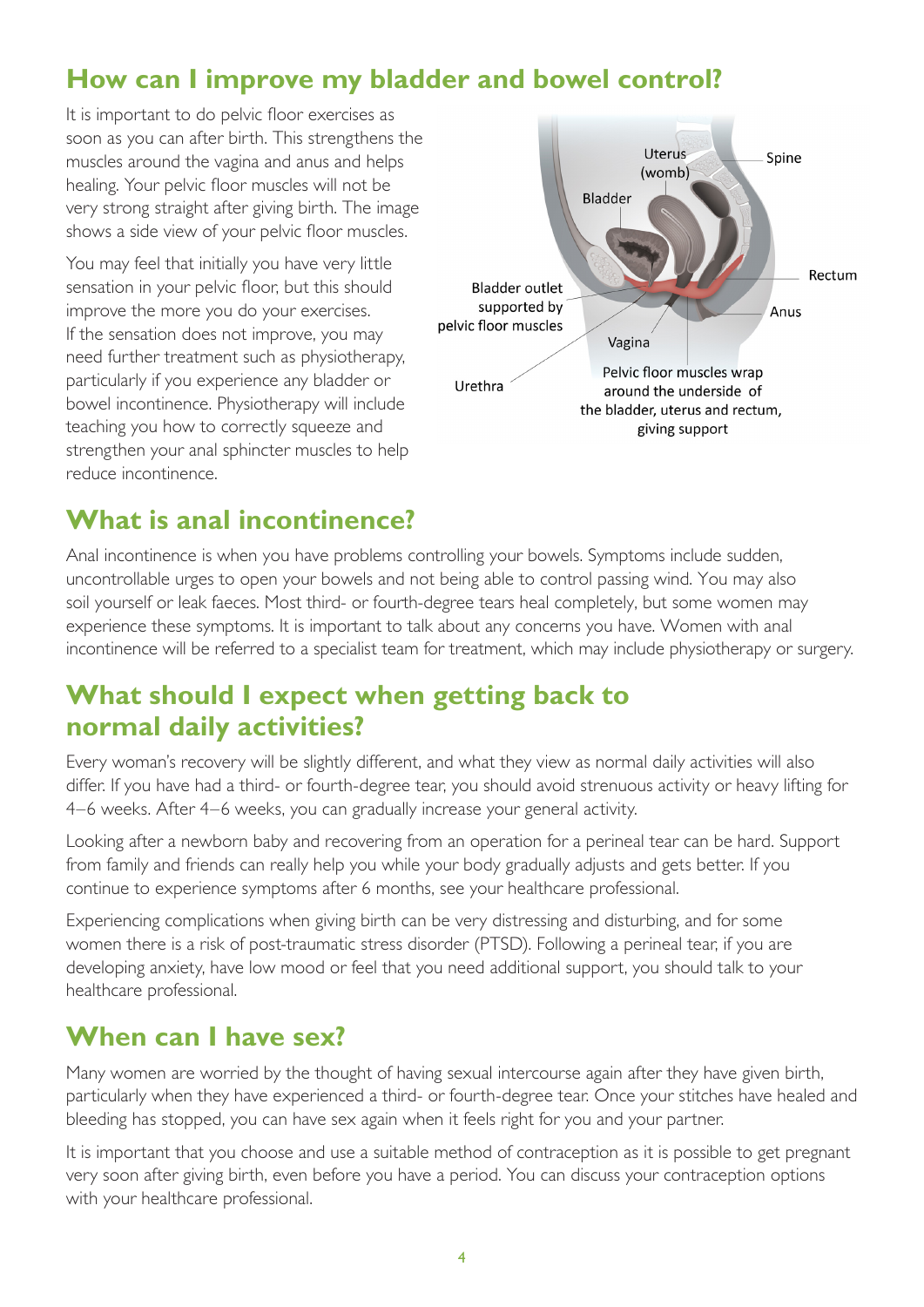Perineal massage, either on your own or with your partner, may help you feel more comfortable before you begin having sex again. You may notice your vagina feels drier than usual, particularly if you are breastfeeding. A water-soluble lubricant may be helpful.

Sex may be uncomfortable and feel different at first but the discomfort should not persist. You and your partner may be anxious and talking about these feelings may help, as it is important that you both feel ready and relaxed. If you continue to experience pain or discomfort, you should raise these concerns with your healthcare professional.

#### **What follow-up arrangements should I expect?**

You may be offered a follow-up appointment at the hospital 6–12 weeks after you have had your baby to check that your wound is healing properly. You will be asked questions about whether you have any problems controlling your bowels. You may be referred to a specialist if you do. You will also have the opportunity to discuss the birth and any concerns that you may have.

#### **What about my future birth plans?**

If you have recovered well and do not have any symptoms, you may wish to consider a vaginal birth. If you continue to experience symptoms from the third- or fourth-degree tear, you may prefer to consider a planned caesarean birth.

Currently, there is limited evidence as to whether or not you are at increased risk of having another thirdor fourth-degree tear. It is suggested that women who have had a third- or fourth-degree tear in their first birth have a 7 to 10 in 100 chance of having a similar tear in their next vaginal birth. Risk factors for having a repeat third- or fourth-degree tear include having a forceps birth, your baby being born heavier than 4kg and being of Asian ethnicity.

You will be able to discuss your options for future births at your follow-up appointment or early in your next pregnancy. Your healthcare professional will explore your individual experience and preferences so that you can make the decision that is right for you.

### **Making a choice**